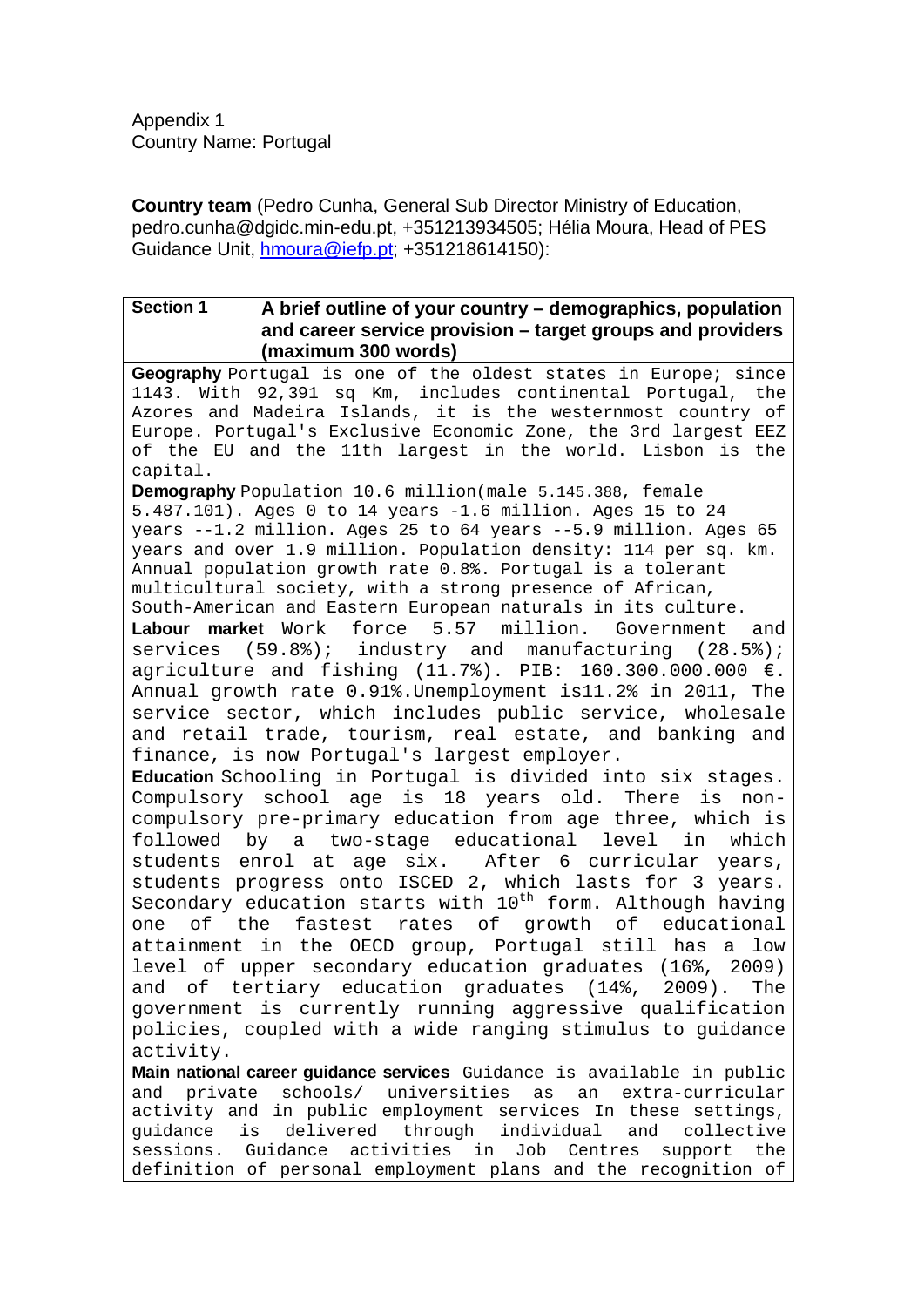skills acquired through individual's life. It is focused on carer management skills. In Vocational Training Centres<br>guidance is focused on psycho-pedagogical monitoring of guidance is focused on psycho-pedagogical trainees. At schools the themes are the some although the contents and methodologies are distinct. There are also information campaigns targeted to students, families, teachers and employers.

**Section 2 Taking each of the four general symposium themes (see below), describe the two greatest strengths and two greatest weaknesses relating to each theme in your country (maximum 100 words for each strength and weakness; therefore maximum 400 words per theme and maximum 1,600 words in this section). Theme 1: Political, economic and social changes and the changing role of career guidance and career guidance policies** Strength 1 Weakness 1 Fast growing basis of highly qualified human resources. High requalification needs of 40+ population

Rich national culture and

natural resources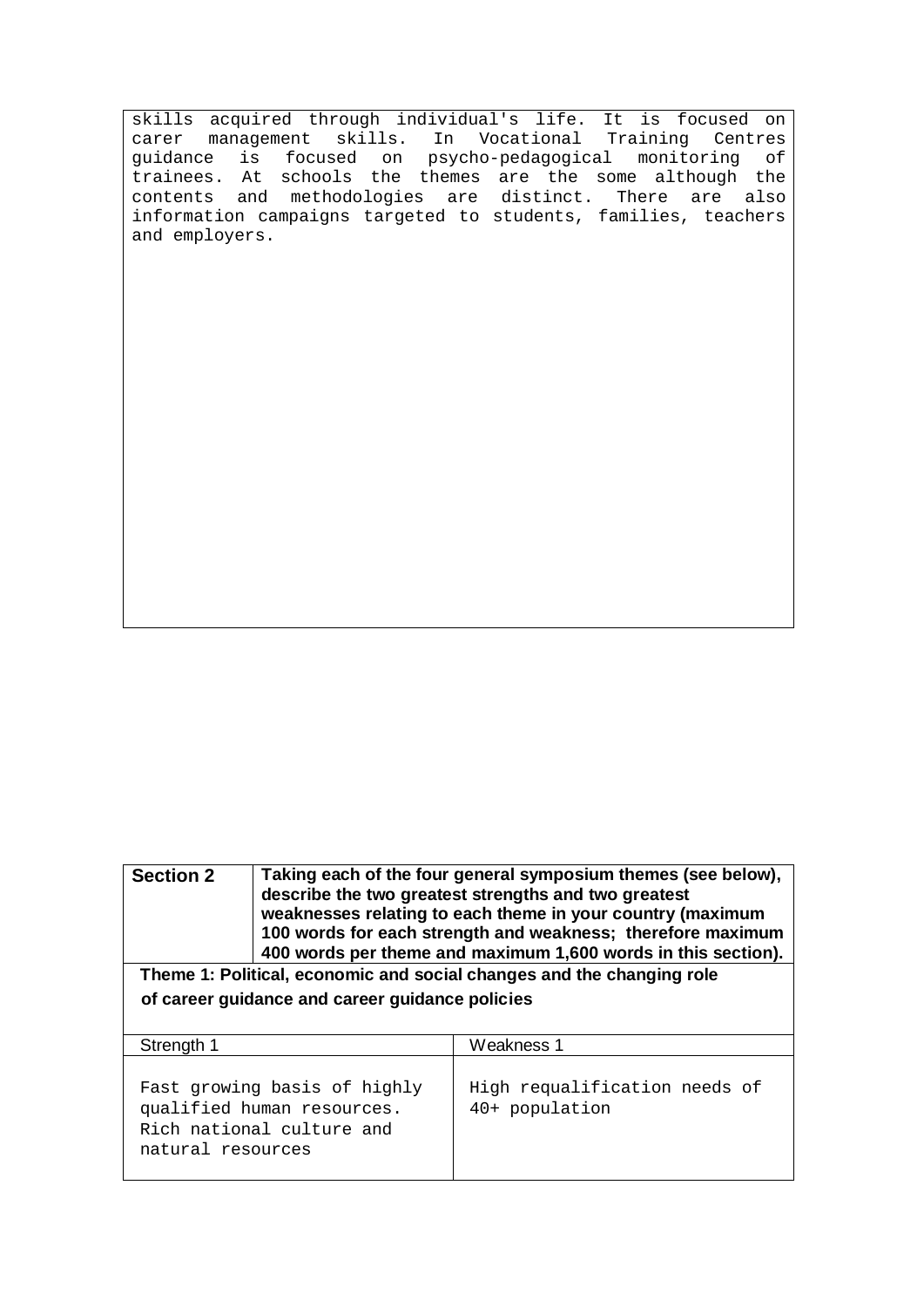| Strength 2                                                                                                                   | Weakness 2                                              |
|------------------------------------------------------------------------------------------------------------------------------|---------------------------------------------------------|
| High job rotation and mobility                                                                                               | Fragility of traditional<br>activities coupled with low |
| Growing public and private<br>initiative in guidance<br>provision for diverse sectors<br>(migrants, older workers,<br>youth) | financial resources                                     |

## **Theme 2: Lifelong guidance policy as a part of integrated human resource development policies – challenges and opportunities**

| Strength 1/ Challenge                                                                                                                             | Weakness 1                                                        |  |  |
|---------------------------------------------------------------------------------------------------------------------------------------------------|-------------------------------------------------------------------|--|--|
| LLG as a tool to support the<br>return to labour market and to<br>avoid unemployment                                                              | Low responsibility from<br>enterprises and labour union on<br>LLG |  |  |
| Strength 2/ Challenge                                                                                                                             | Weakness 2                                                        |  |  |
| To involve social partners,<br>municipalities, users,<br>parents, practitioners,<br>professional association and<br>researchers in a wide network | Low national recognition of<br>professional specificity           |  |  |

## **Theme 3: The changing world and the changing role of career guidance – skills and competencies for lifelong guidance practitioners**

| Strength 1/ Challeng                                                                                           | Weakness 1                                                              |
|----------------------------------------------------------------------------------------------------------------|-------------------------------------------------------------------------|
| Productive and closely<br>cooperation between Education<br>and Employment sectors in<br>practitioners training | Lack of contents on European<br>labour market and educational<br>system |
| Strength 2                                                                                                     | Weakness 2                                                              |
| Training on European labour<br>market and educational system                                                   | Lack of cooperation between<br>researchers centres and<br>providers     |

| Theme 4: Evidence-based practice; evidence-based policies |                                                                  |  |  |  |  |
|-----------------------------------------------------------|------------------------------------------------------------------|--|--|--|--|
| Strength 1                                                | Weakness 1                                                       |  |  |  |  |
| ELGPN peer learning;<br>euroquidance; PES                 | Low motivation of ground-based<br>agents to collect information. |  |  |  |  |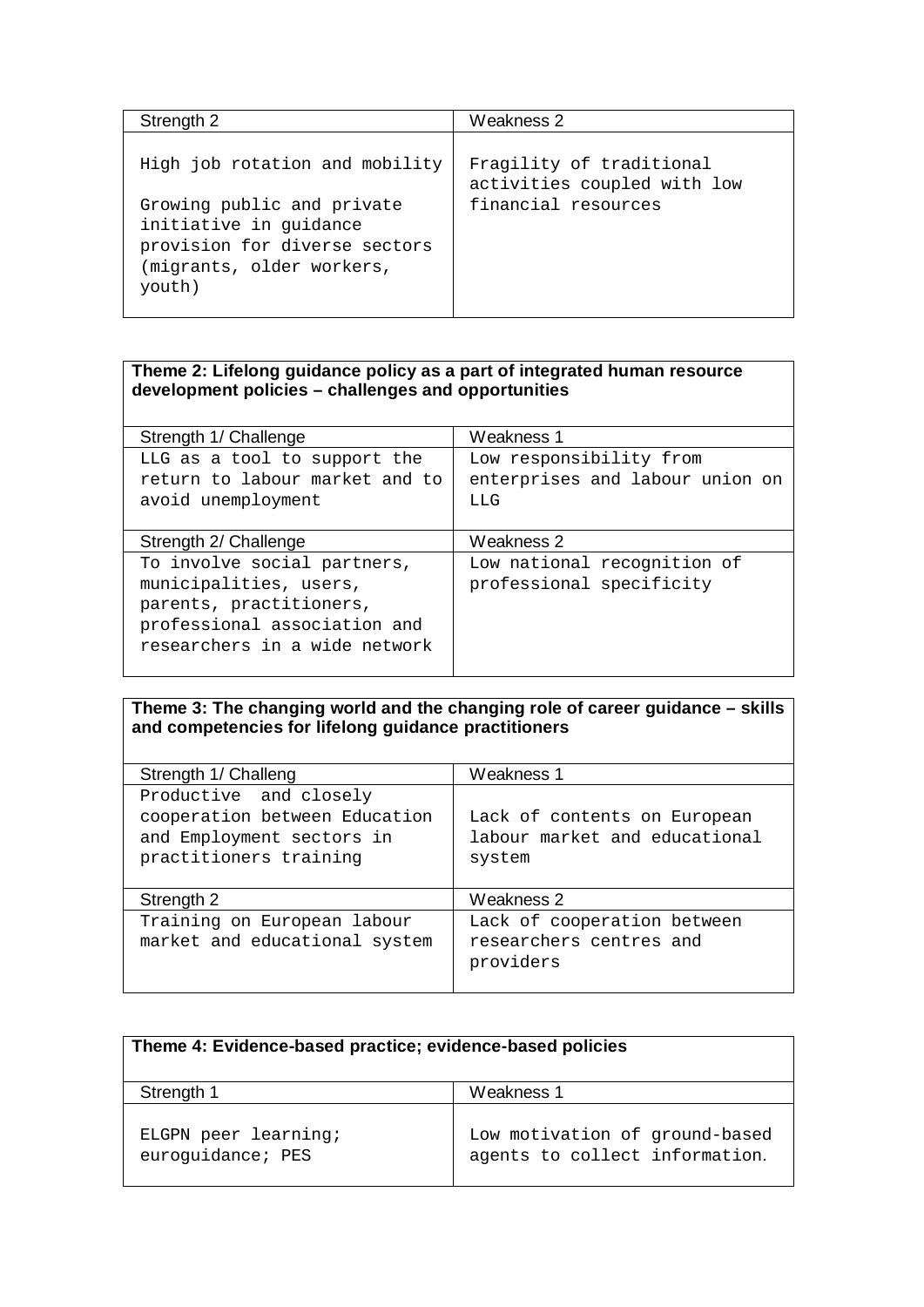| Strength 2                                         | Weakness 2                                                                  |  |  |  |  |
|----------------------------------------------------|-----------------------------------------------------------------------------|--|--|--|--|
| Proximity of Administration to<br>research groups. | Low preparation/sensitivity of<br>policy makers to science-based<br>policy. |  |  |  |  |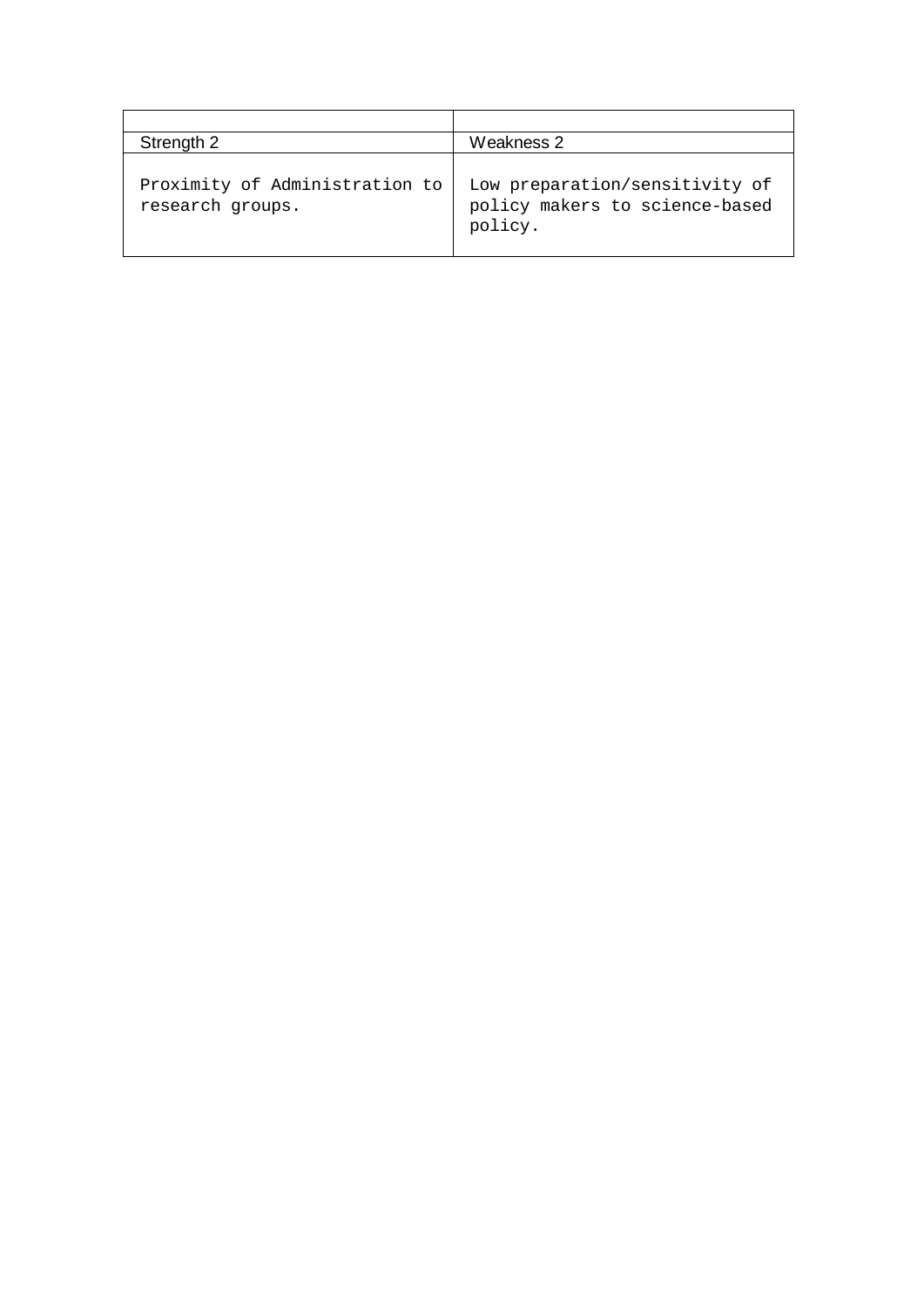| <b>Section 3</b><br>Looking at the themes, prioritise them according to the most<br>important ones for your country team to explore further and<br>learn about at the symposium.<br>$(1 = most important - 4 = least important)$ |  |          |              |                         |              |   |
|----------------------------------------------------------------------------------------------------------------------------------------------------------------------------------------------------------------------------------|--|----------|--------------|-------------------------|--------------|---|
| Political, economic and social<br>changes and the changing role<br>$\cap f$                                                                                                                                                      |  | Priority |              |                         |              |   |
| career quidance and career<br>guidance policies                                                                                                                                                                                  |  |          | 1            |                         | $X \qquad 3$ | 4 |
| Lifelong guidance policy as a<br>part<br>of integrated human resource<br>development policies -<br>$X \sim$<br>challenges<br>and opportunities                                                                                   |  | Priority | $2 \quad 3$  | 4                       |              |   |
| The changing world and the<br>changing role of career<br>quidance<br>- skills and competencies for<br>lifelong guidance                                                                                                          |  |          | $X \sim$     | Priority<br>$2 \quad 3$ |              | 4 |
| practitioners<br>Evidence-based practice;<br>evidence-based policies                                                                                                                                                             |  |          | $\mathsf{X}$ | Priority<br>$2^{\circ}$ | 3            | 4 |

**Section 4 Thinking about the themes, describe up to three high-level key public policy and/or practice initiatives currently being advanced or considered in your country (write no more than 100 words on each). If it is possible, please say to which of the themes each initiative is most closely linked.** 

High-level key public policy/practice initiative: One Common LLG competence framework ( labour and education)

Linked most closely to Theme… Lifelong guidance policy as a part of integrated human resource development policies – challenges and opportunities

High-level key public policy/practice initiative 2 Common lifelong training. With an on line newsletter done at central level but also at local level; pear learning communities; The diversity of channels to delivery guidance